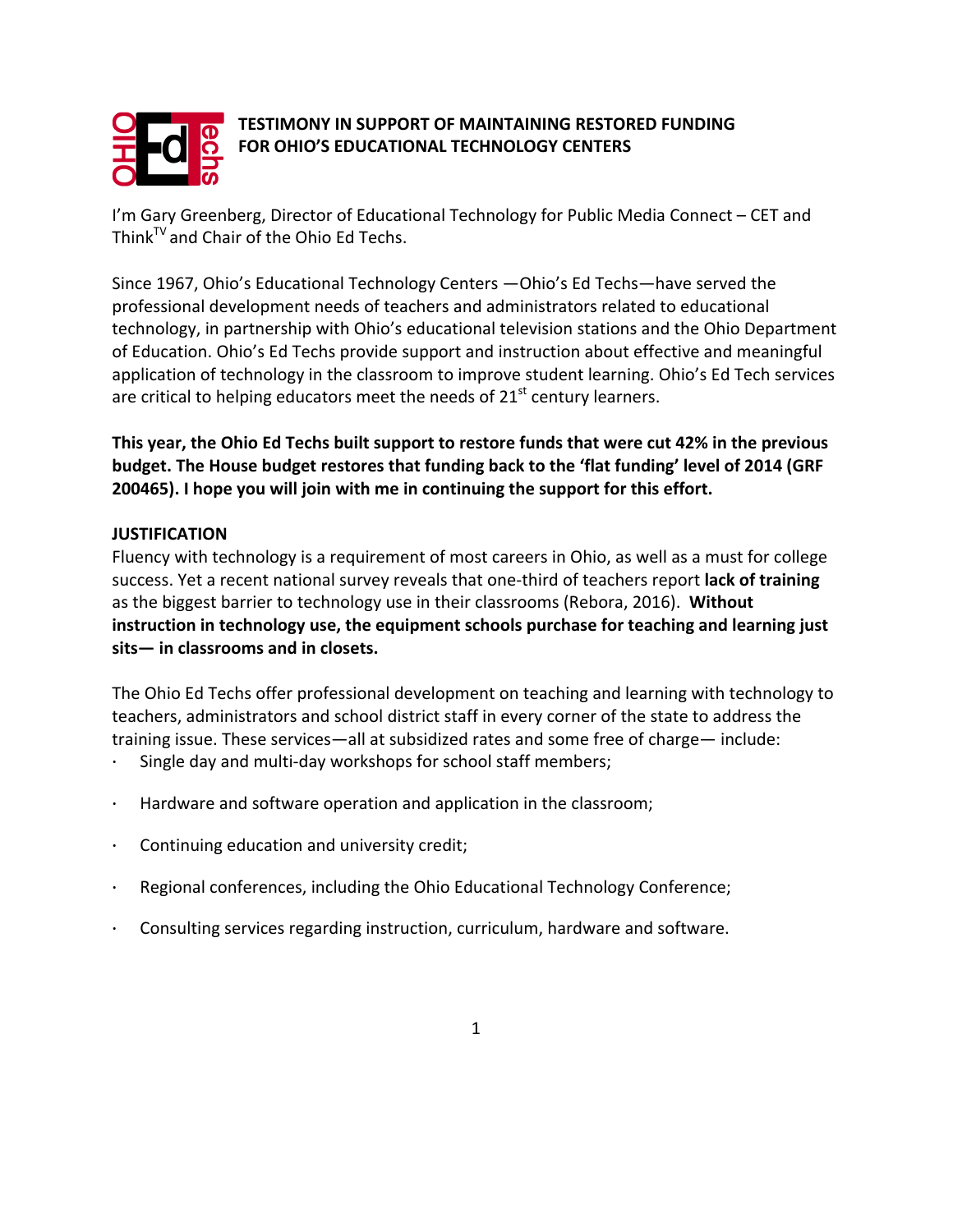In 2015 and 2016, we reached **over 46,000 teachers and staff with 133,000 hours of technology instruction.** If we assume 20 students per classroom, that amounts to **over 920,000** students affected in two years.

The impact of the above services shows up as change in local school districts. In a statewide project covering online testing:

- $\cdot$  68% of participants left with a strategy for helping their students learn the necessary technology skills;
- $\cdot$  87% planned to have students try out one or more new activities within thirty days, and;
- $\cdot$  85% planned to share what they learned with colleagues at their next staff meeting.

## **LOSS OF SERVICE DUE TO BUDGET REDUCTION**

The Ohio Ed Techs suffered a \$751,000 annual reduction in state support in the FY16-17 biennium, amounting to a 42 percent reduction in each center's funding. These reductions in support caused real reductions in professional development services to Ohio school districts, resulting in 10,000 fewer contact hours of instruction for teachers and administrators in FY16.

What those figures don't reveal are the **requests for services from individual districts that could not be filled in our service areas:**

**In Bowling Green,** staff cuts resulted in 2,250 fewer teachers trained for an annual loss of 2,400 teacher-hours of professional development. NWOET's reduced support to regional and state educator events resulted in 1,400 fewer teachers in attendance.

**In Kent/Akron/Canton,** online and face-to-face professional development offerings fell 50 percent, reducing opportunities for 345 teachers to participate annually.

**In Dayton and Cleveland,** new course development on cutting-edge educational technology topics fell by 50 percent. This is a real problem with technology instruction, where tools and topics change rapidly.

Preserving the restored funding levels in the House budget will result in **bringing back those 10,000** hours of contact for teachers, administrators and staff around the state who did not receive them in FY'16.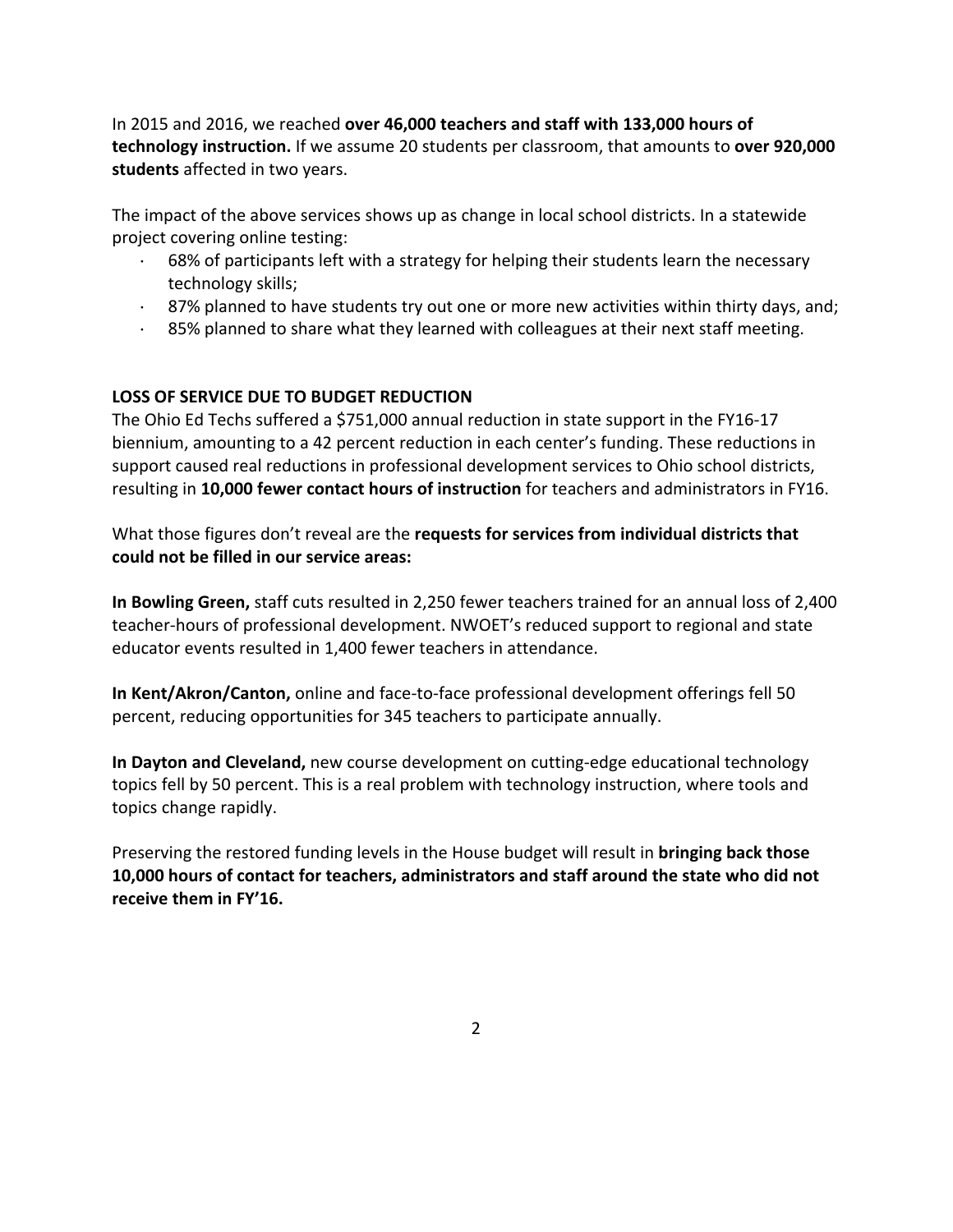The Ohio Ed Techs propose to concentrate their services in the coming year in areas of need identified by the Ohio Department of Education. These areas include:

#### **Teacher Professional Development Support**

- Ohio Ed Techs regularly offer instruction on nearly 100 different topics supporting technology integration in the classroom.

#### · **School Improvement**

- Recent professional development offerings in this area include Data Driven Assessment, Preparing Students for Success in Online Testing, Improving Reading Comprehension, Enhancing the Curriculum with Project-Based Learning, and AIR Assessment and Online Testing.

#### **Early Childhood Education Support**

- Recent professional development offerings include INFOhio Resources to Support Early Learning, Early Childhood Resources to Support the Classroom, and Apps for Early Learners.

#### **RETURN ON INVESTMENT IN OHIO'S ED TECH CENTERS**

Ohio's investment in technology education has historically been a sound investment for Ohio taxpayers, delivering a nearly 100 percent return in education dollars raised from all other sources and put to use in schools. (Silva, 2015).